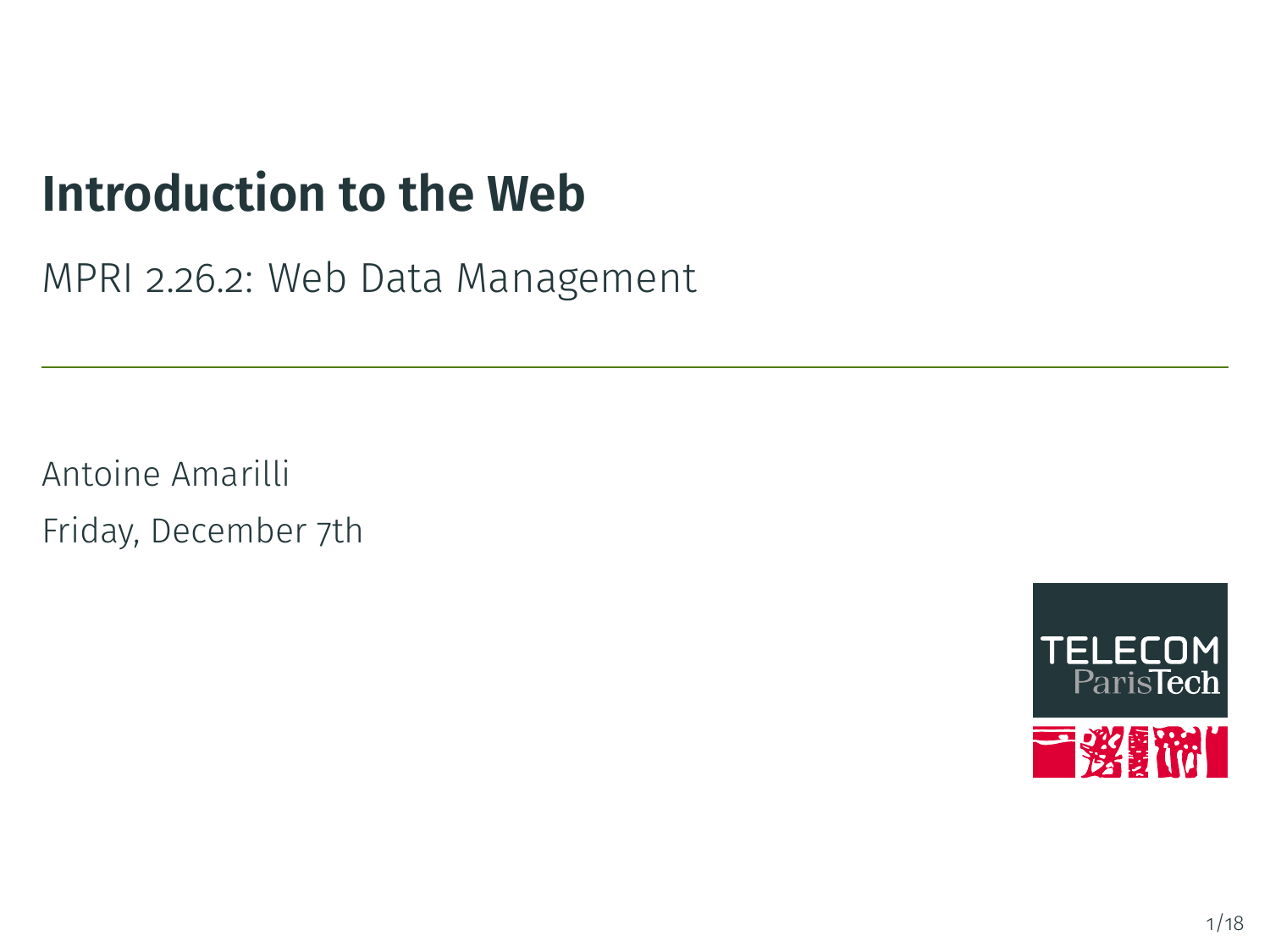- <span id="page-1-0"></span>ARPANET (ancestor of the Internet)
- TCP
- The World Wide Web, HTTP, HTML
- Yahoo! was founded
- Amazon.com, Ebay, AltaVista are founded
- Google are founded
- Wikipedia is created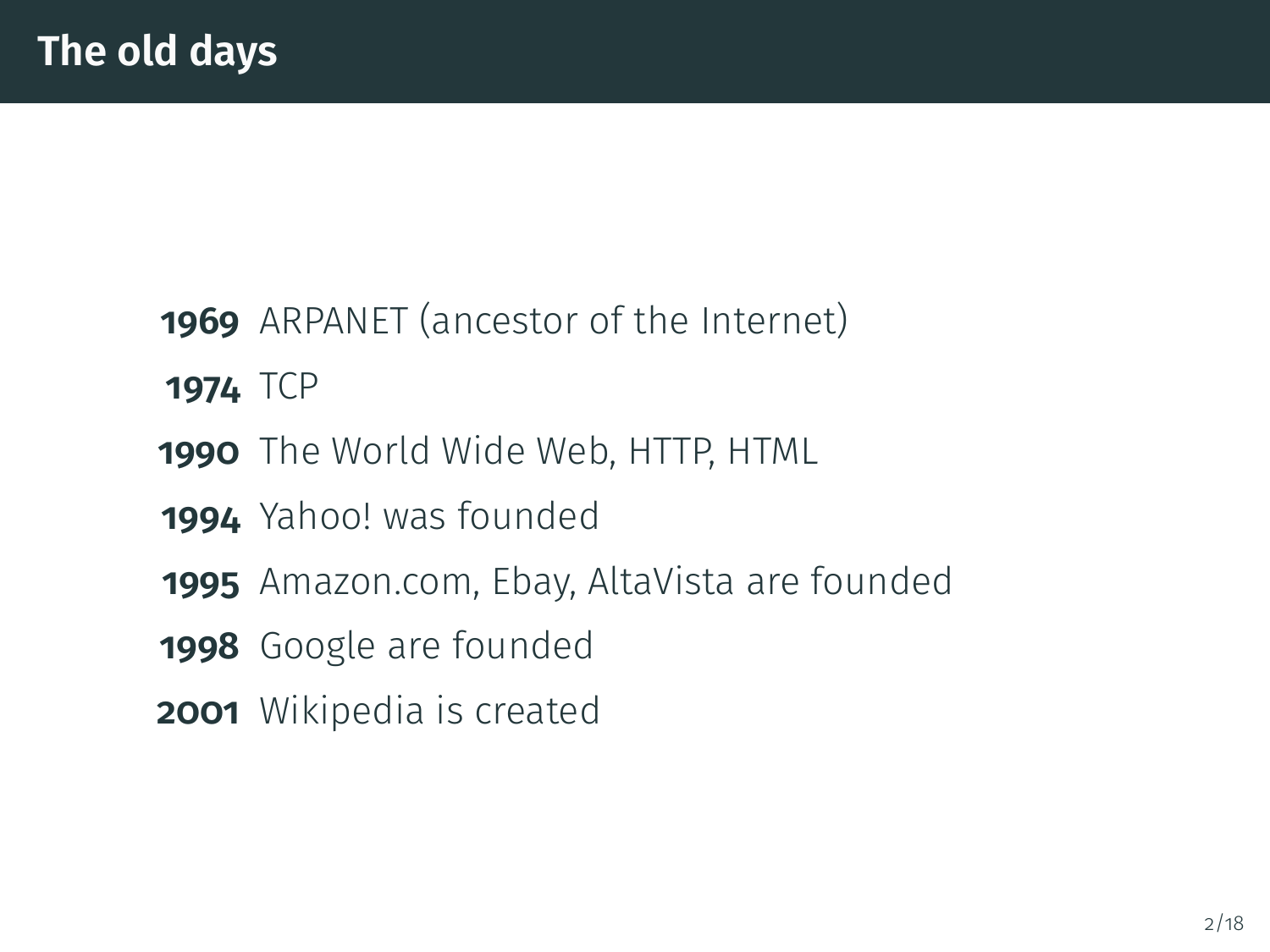- Around 330 million domains, including 130 million in .com<sup>1</sup>
- 54% of content in **English** and 4% in French<sup>2</sup>
- $\cdot$  48% of people have Internet access, and 71% of ages 15-24<sup>3</sup>
- Google knows over one **trillion** (10<sup>12</sup>) of unique URLs<sup>4</sup>
	- $\rightarrow$  The same content can live in many different URLs
	- $\rightarrow$  Parts of the Web are not indexable: the **hidden Web** or **deep Web**

 $^1$ [https://www.businesswire.com/news/home/20170914006386/en/](https://www.businesswire.com/news/home/20170914006386/en/Internet-Grows-331.9-Million-Domain-Registrations-Quarter) [Internet-Grows-331.9-Million-Domain-Registrations-Quarter](https://www.businesswire.com/news/home/20170914006386/en/Internet-Grows-331.9-Million-Domain-Registrations-Quarter) 2 [https://w3techs.com/technologies/overview/content\\_language/all](https://w3techs.com/technologies/overview/content_language/all) 3 [https://www.itu.int/en/ITU-D/Statistics/Documents/facts/](https://www.itu.int/en/ITU-D/Statistics/Documents/facts/ICTFactsFigures2017.pdf) [ICTFactsFigures2017.pdf](https://www.itu.int/en/ITU-D/Statistics/Documents/facts/ICTFactsFigures2017.pdf)  $^4$ <https://googleblog.blogspot.fr/2008/07/we-knew-web-was-big.html>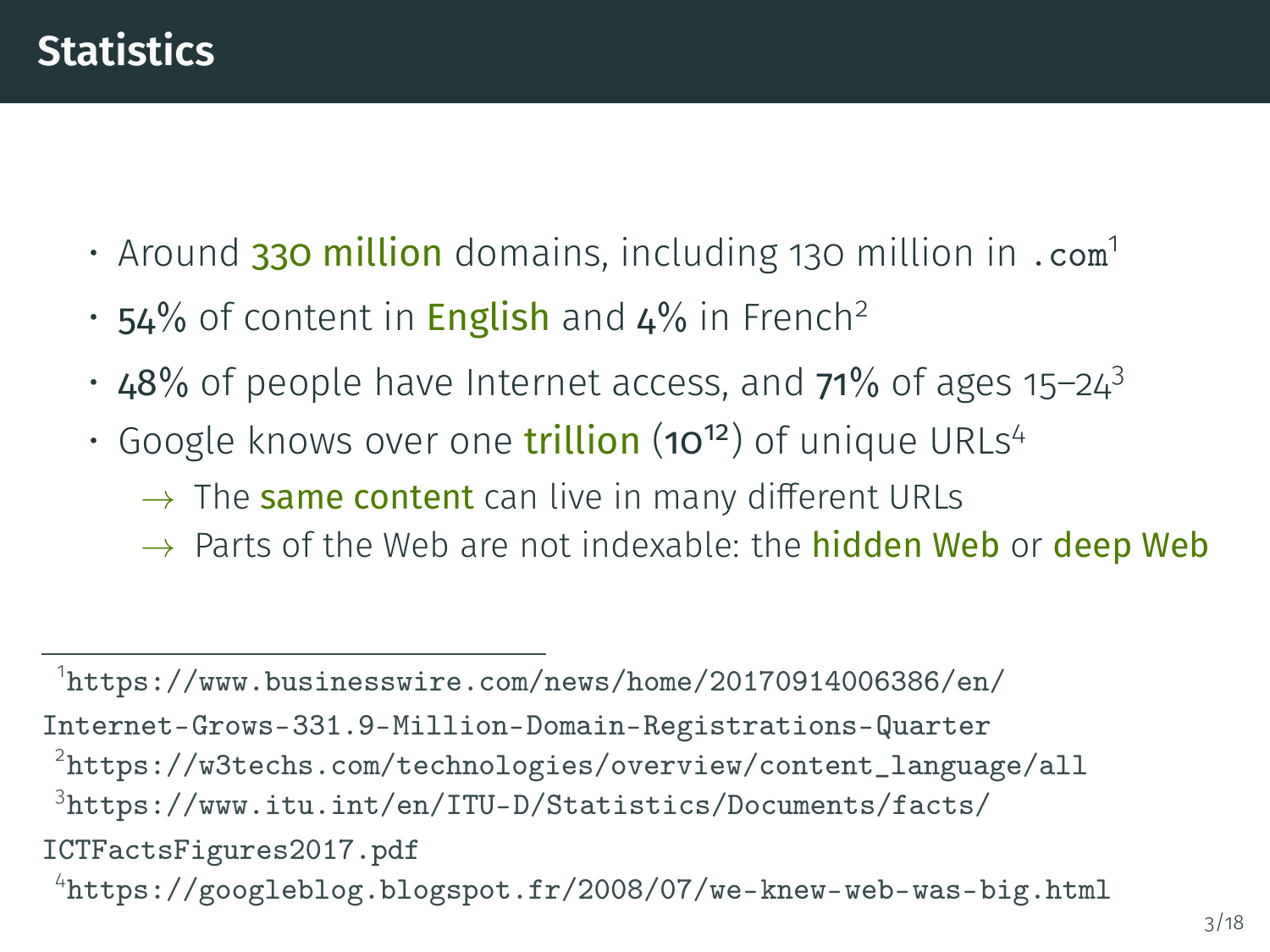<span id="page-3-0"></span>[Introduction](#page-1-0)

[Web browsers](#page-3-0)

[Other Web clients](#page-21-0)

[URLs](#page-24-0)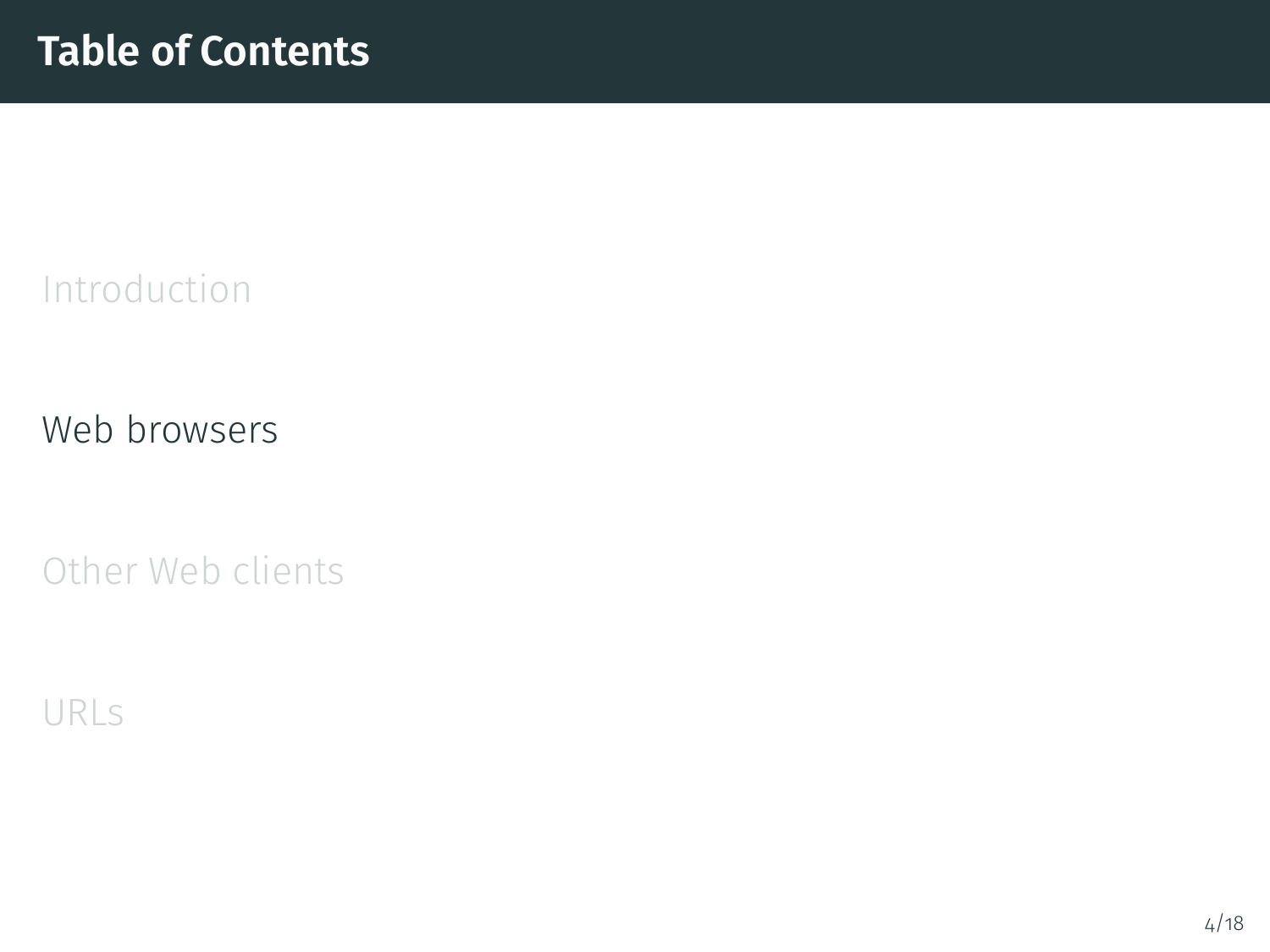• From  $80\%$  in 1994 to  $<$  10% in 1996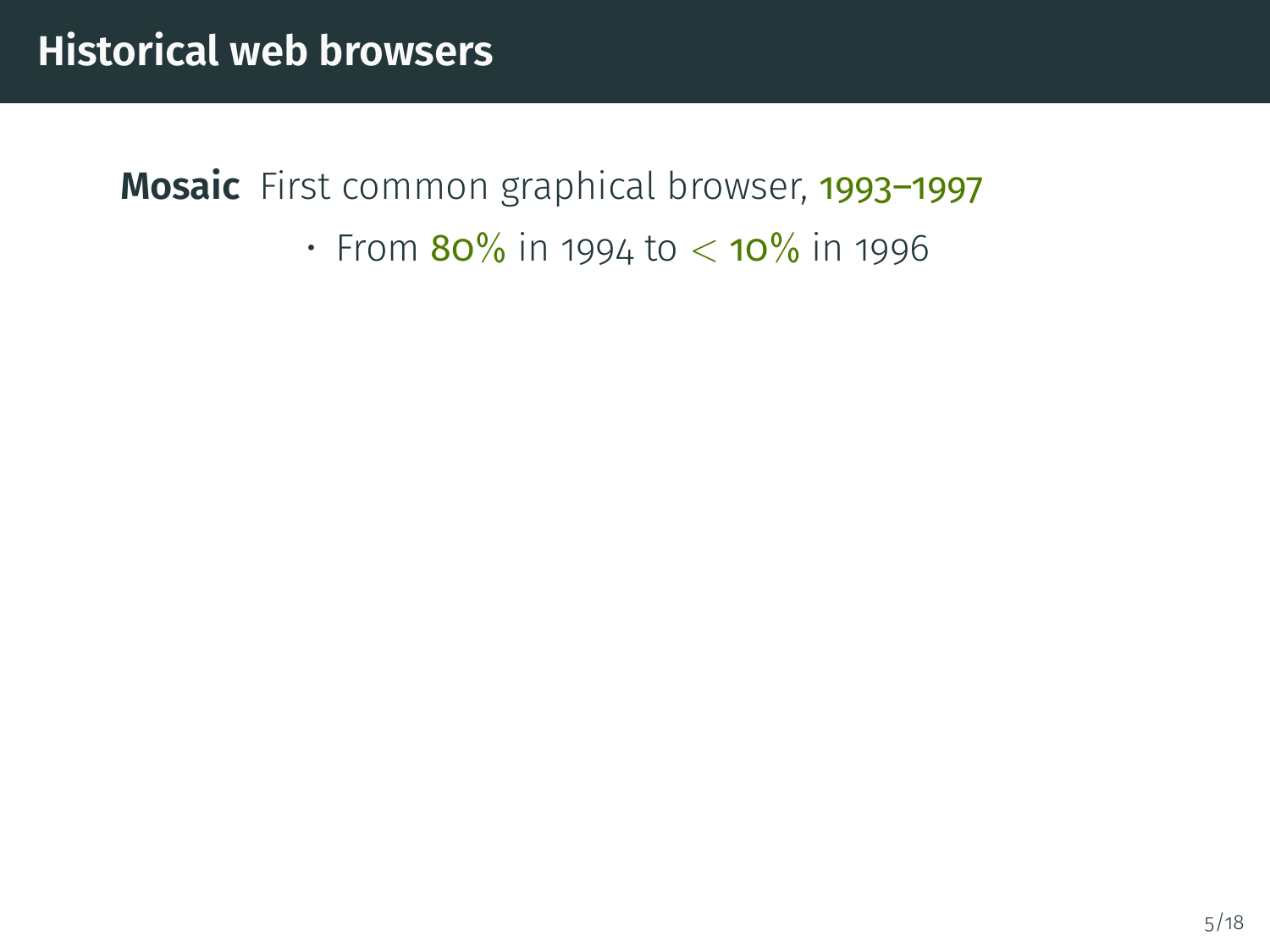• From  $80\%$  in 1994 to  $<$  10 $\%$  in 1996

**Netscape** Released in 1994, based on Mosaic

• From  $80\%$  in 1996 to  $<$  10 $\%$  in 2001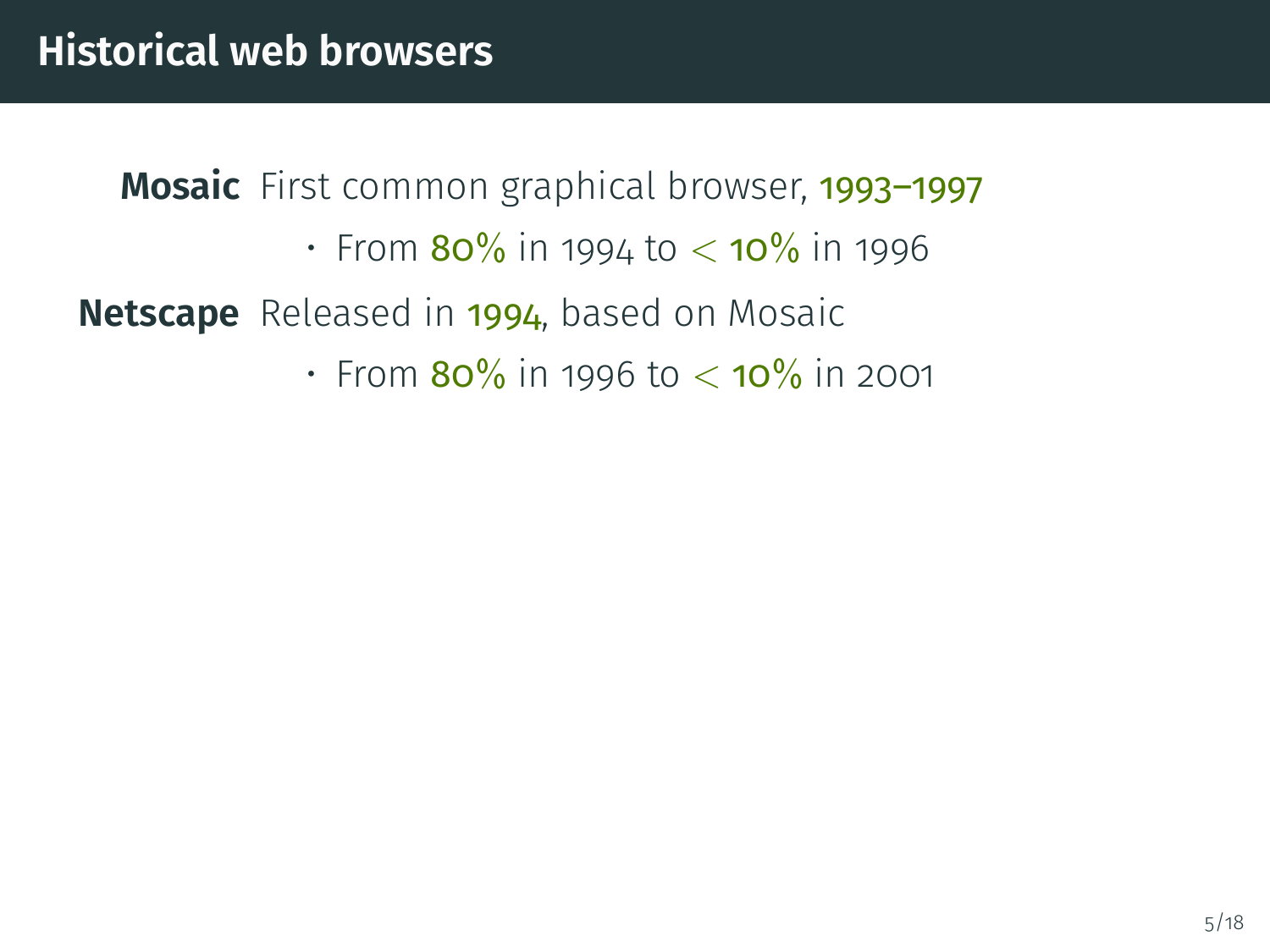• From  $80\%$  in 1994 to  $<$  10 $\%$  in 1996

**Netscape** Released in 1994, based on Mosaic

• From  $80\%$  in 1996 to  $<$  10 $\%$  in 2001

**Internet Explorer** Released in 1995

- Provided with Windows 95
- IE 6 released in 2001 and reaches  $80\%$  market share
- $\cdot$  Leads to an  $\operatorname{antitrust}$  lawsuit in the USA, 1998–2001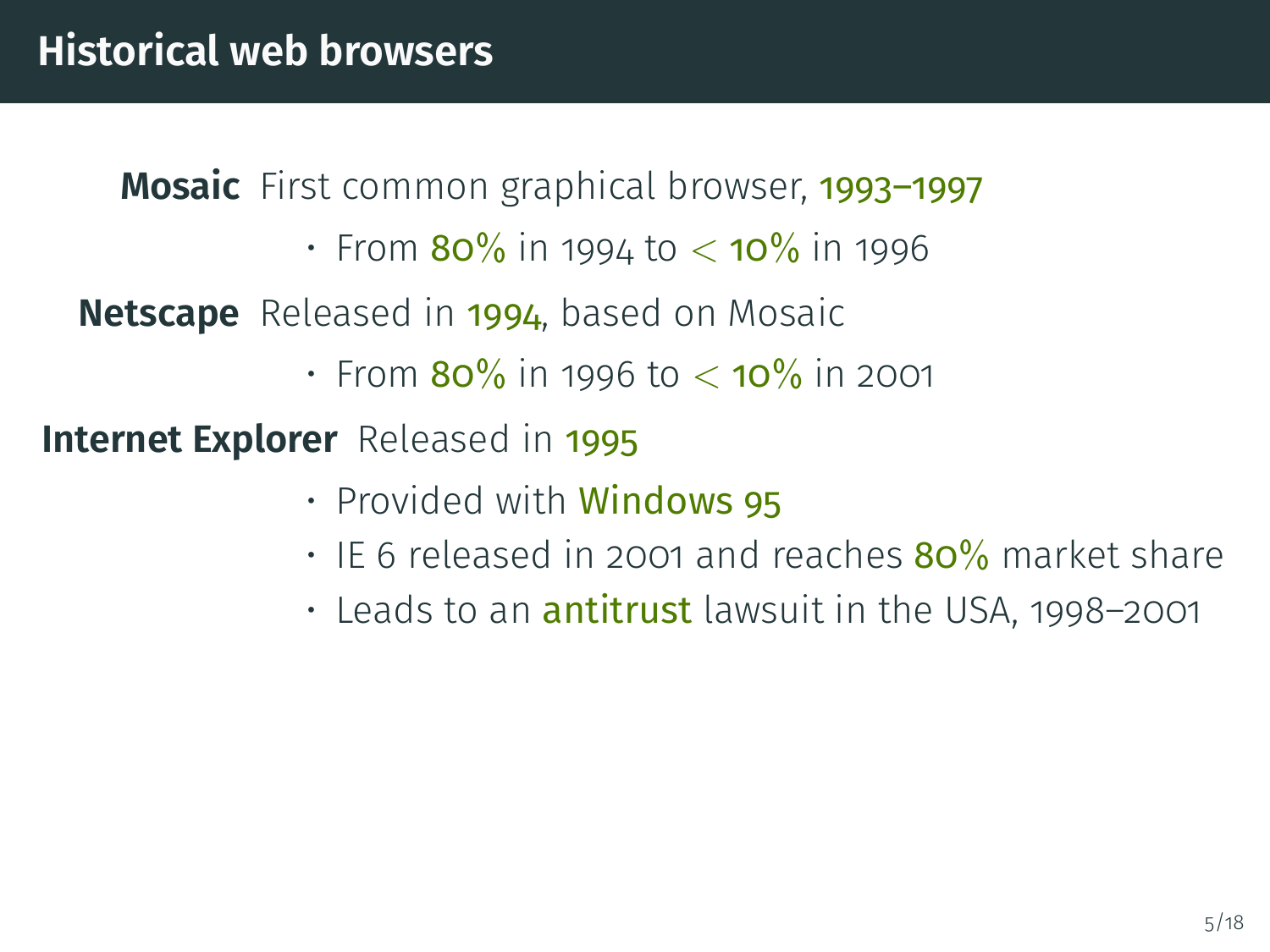• From  $80\%$  in 1994 to  $<$  10 $\%$  in 1996

**Netscape** Released in 1994, based on Mosaic

• From  $80\%$  in 1996 to  $<$  10 $\%$  in 2001

**Internet Explorer** Released in 1995

- Provided with **Windows 95**
- IE 6 released in 2001 and reaches  $80\%$  market share
- $\cdot$  Leads to an  $\operatorname{antitrust}$  lawsuit in the USA, 1998–2001

**Firefox** Released in **2002** from Netscape (open-sourced in 1998)

- Free and open-source
- Popularized **tabbed browsing**
- Attacked IE 6's monopoly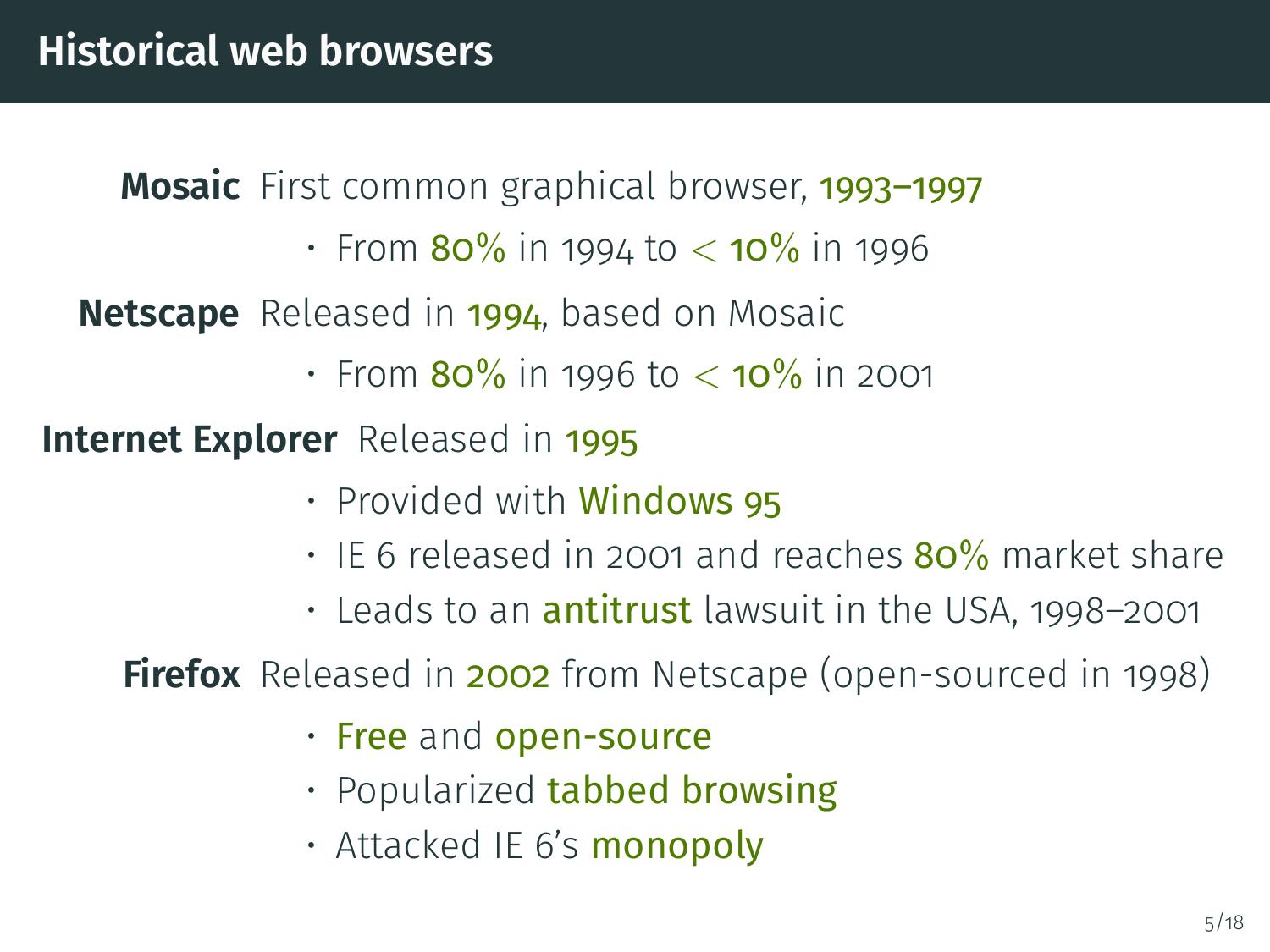### **IE** IE<sub>7</sub> released in 2006, replaced by Microsoft Edge **Firefox** Still actively developed

- **Safari** Released in 2003, default Web browser on Mac OS X
- **Opera** Released in 1996, initially **commercial** (until 2000) then ad-supported (until 2005), now free but proprietary.
- **Chrome** Released in 2008 by Google, with an open-source version (Chromium)
	- **Mobile** 55% market share according to <gs.statcounter.com>
		- **Safari** (iOS), **Android browser** or **Chrome** (Android)
		- Firefox Mobile, Blackberry, Opera, UC Browser...

To check rendering on old browsers, use <browsershots.org>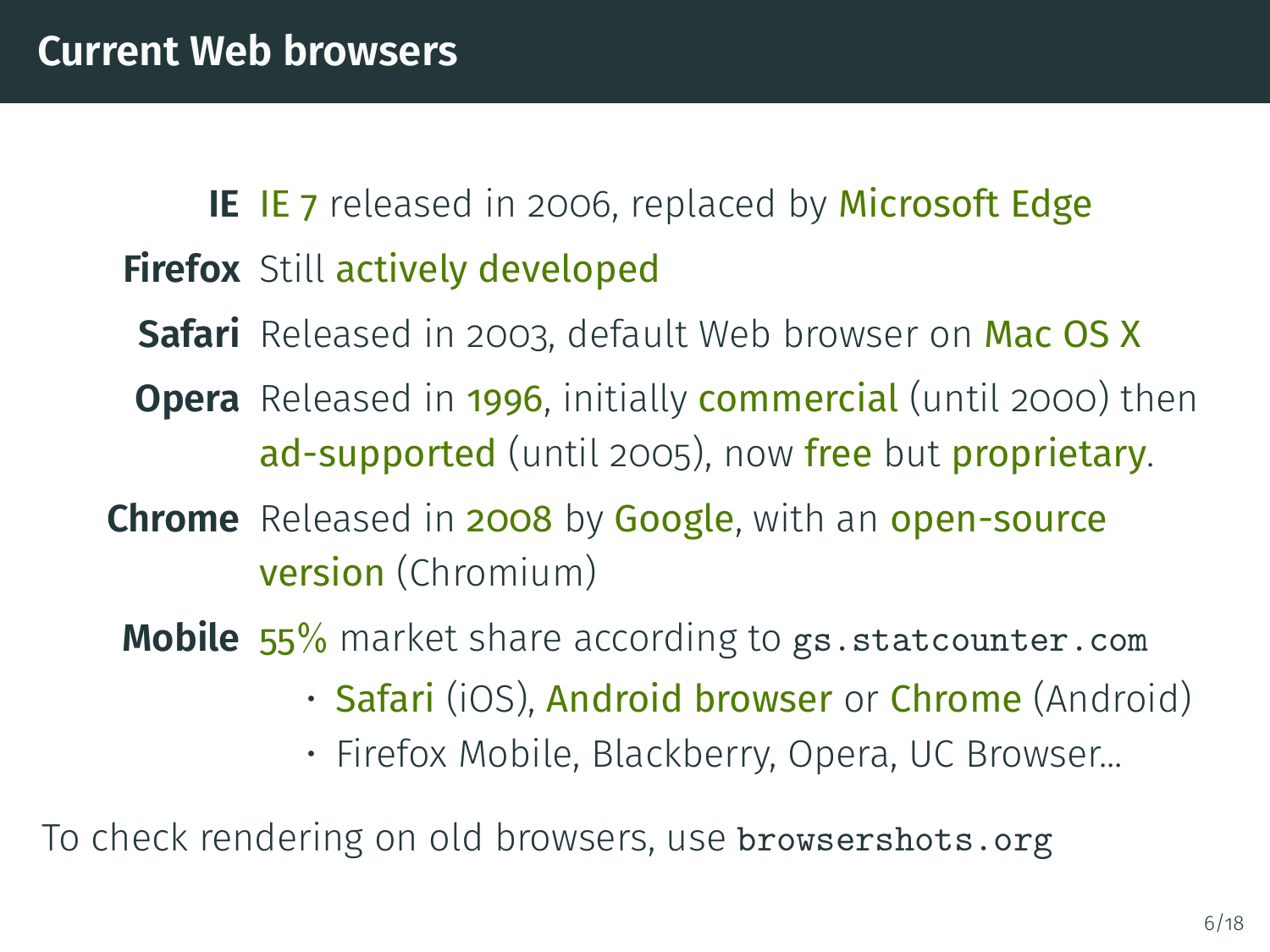#### **Recent market share**



Source: <gs.statcounter.com> (November 2018)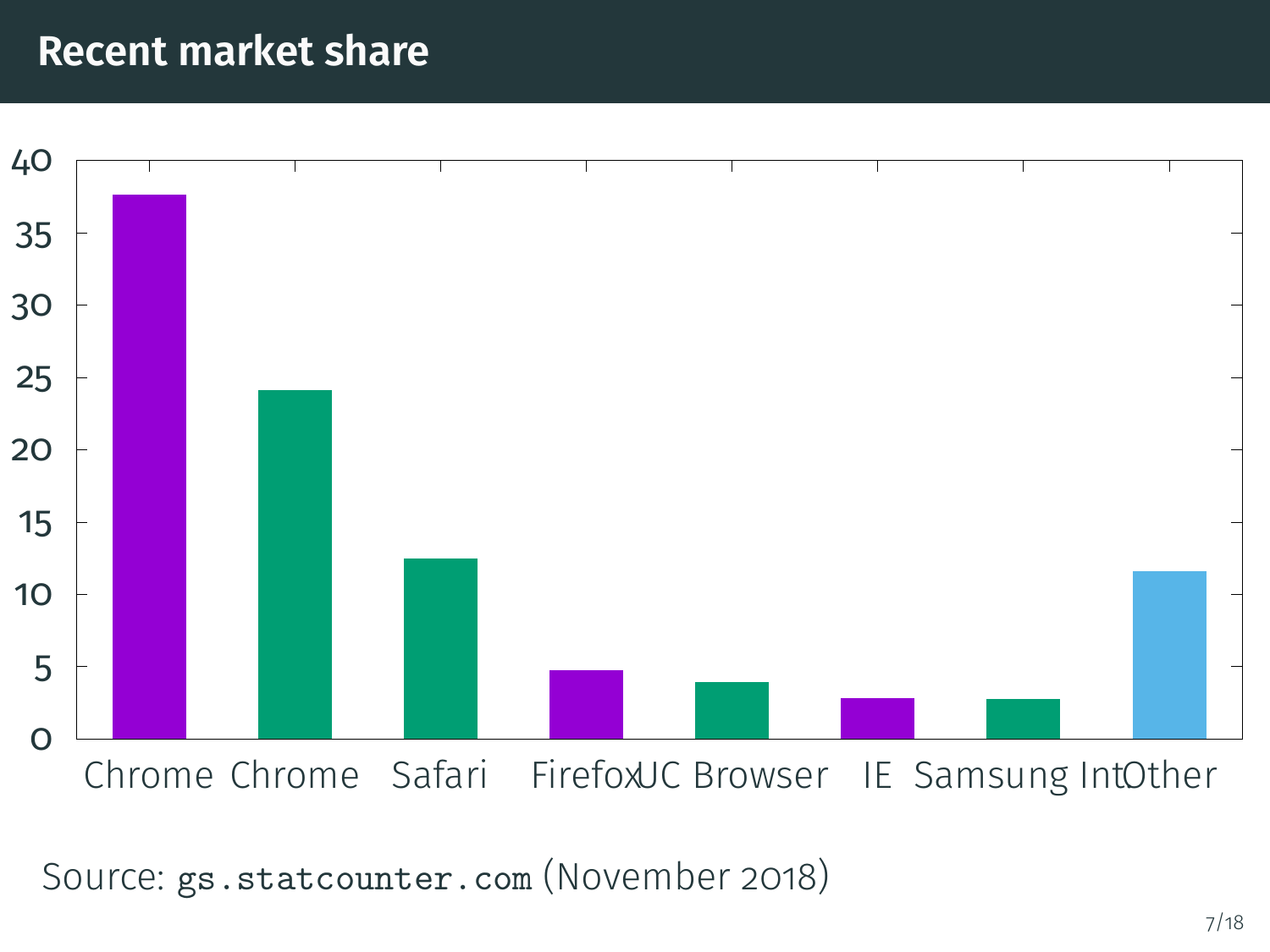## **Evolution**



20092010 2011 2012 2013 2014 2015 2016 2017 2018

#### Source: <gs.statcounter.com>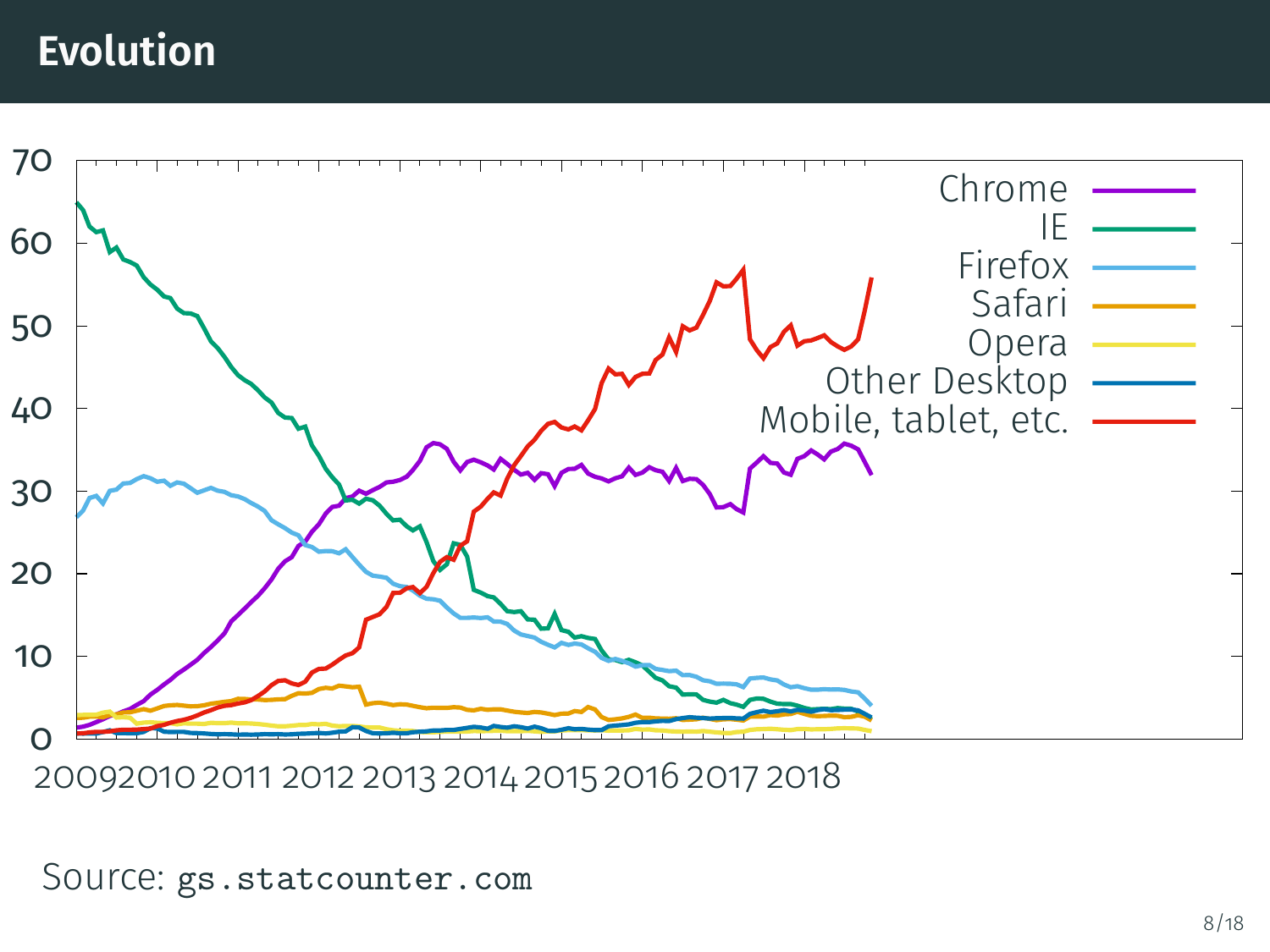## **Evolution (mobile)**



20092010 2011 2012 2013 2014 2015 2016 2017 2018

#### Source: <gs.statcounter.com>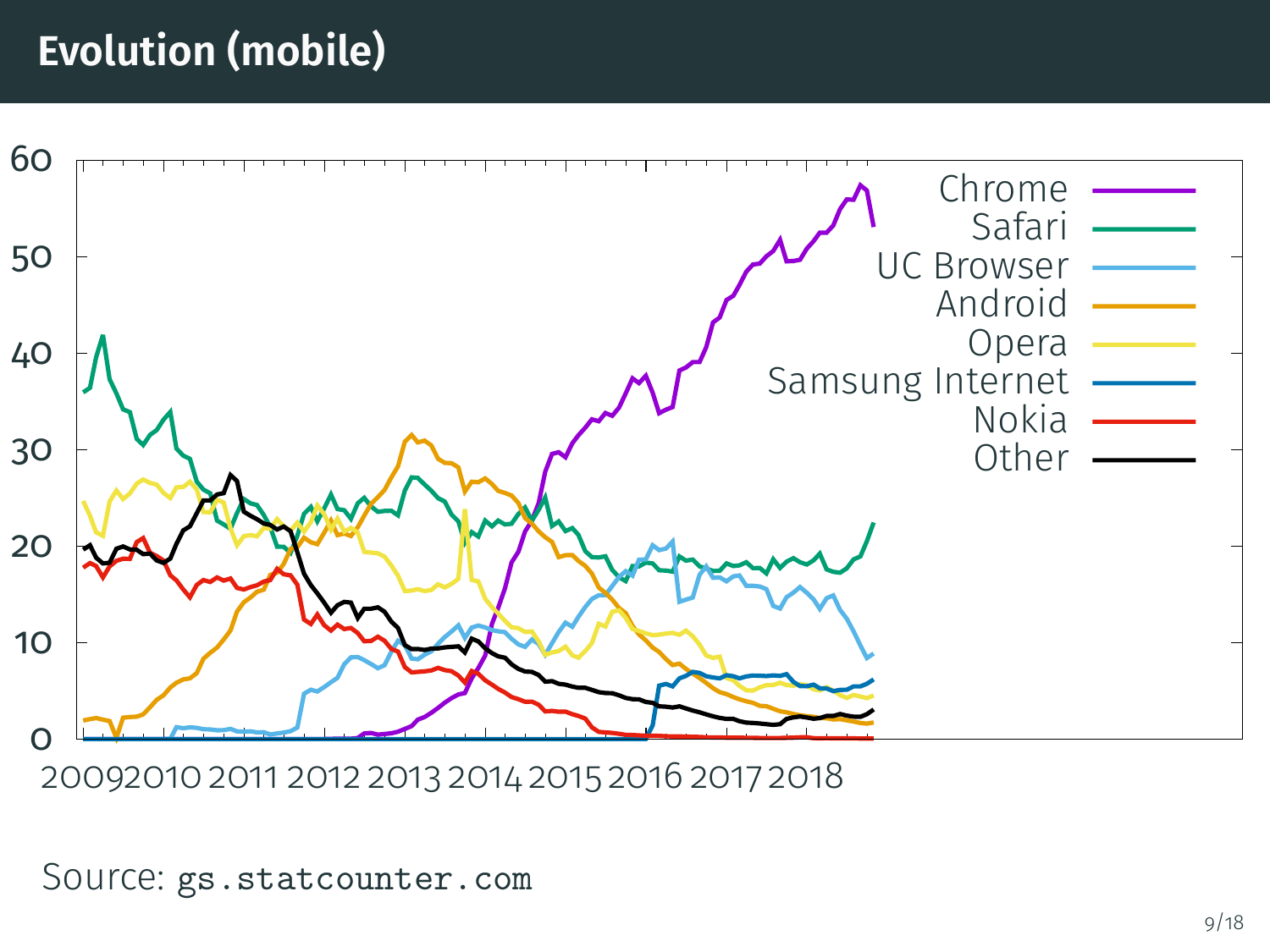**Firefox** Gecko, and (work-in-progress) Servo, using Rust **Safari** WebKit engine **Chrome** Blink (fork of Webkit, in April 2013) **IE** Originally Trident, then EdgeHTML, soon Chromium<sup>5</sup> **Opera** Originally Presto, then Blink **Others** Dillo, KHTML, and other old/minimalistic engines

<sup>5</sup> [https://www.windowscentral.com/](https://www.windowscentral.com/microsoft-building-chromium-powered-web-browser-windows-10)

[microsoft-building-chromium-powered-web-browser-windows-10](https://www.windowscentral.com/microsoft-building-chromium-powered-web-browser-windows-10), Dec 3, 2018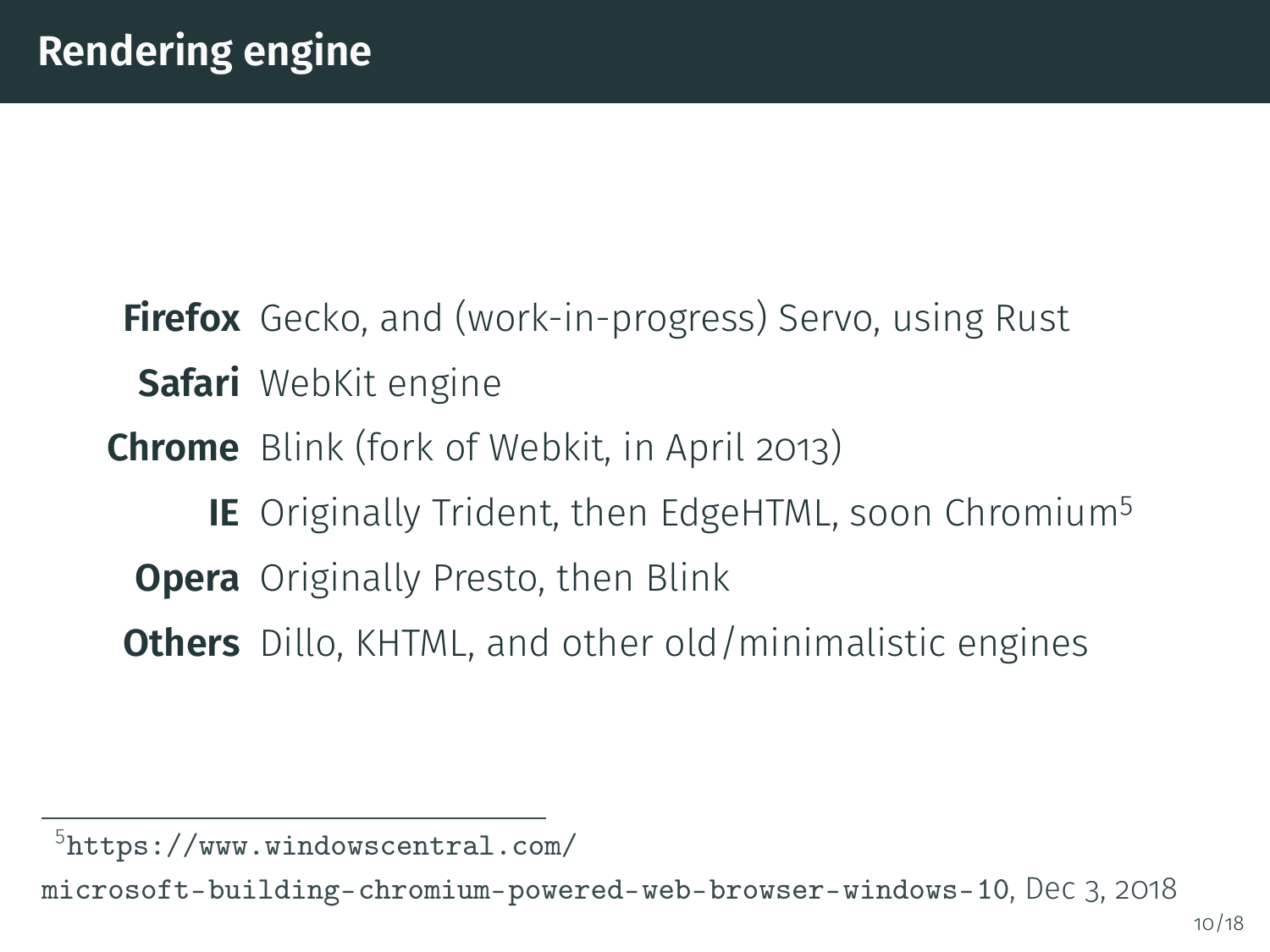- Webkit/Blink and Chrome/Chromium are **dominant**
- Only serious challenger: **Firefox** (but around  $5\%$  globally)
- Blink is open-source but controlled by Google
- $\cdot$  Different **browsers** using this rendering engine
	- Some minimalistic, e.g., uzb1
	- Some **variants** of existing browsers, e.g., Pale Moon, Basilisk (Firefox forks)
	- Some new browsers using Blink: Vivaldi, Brave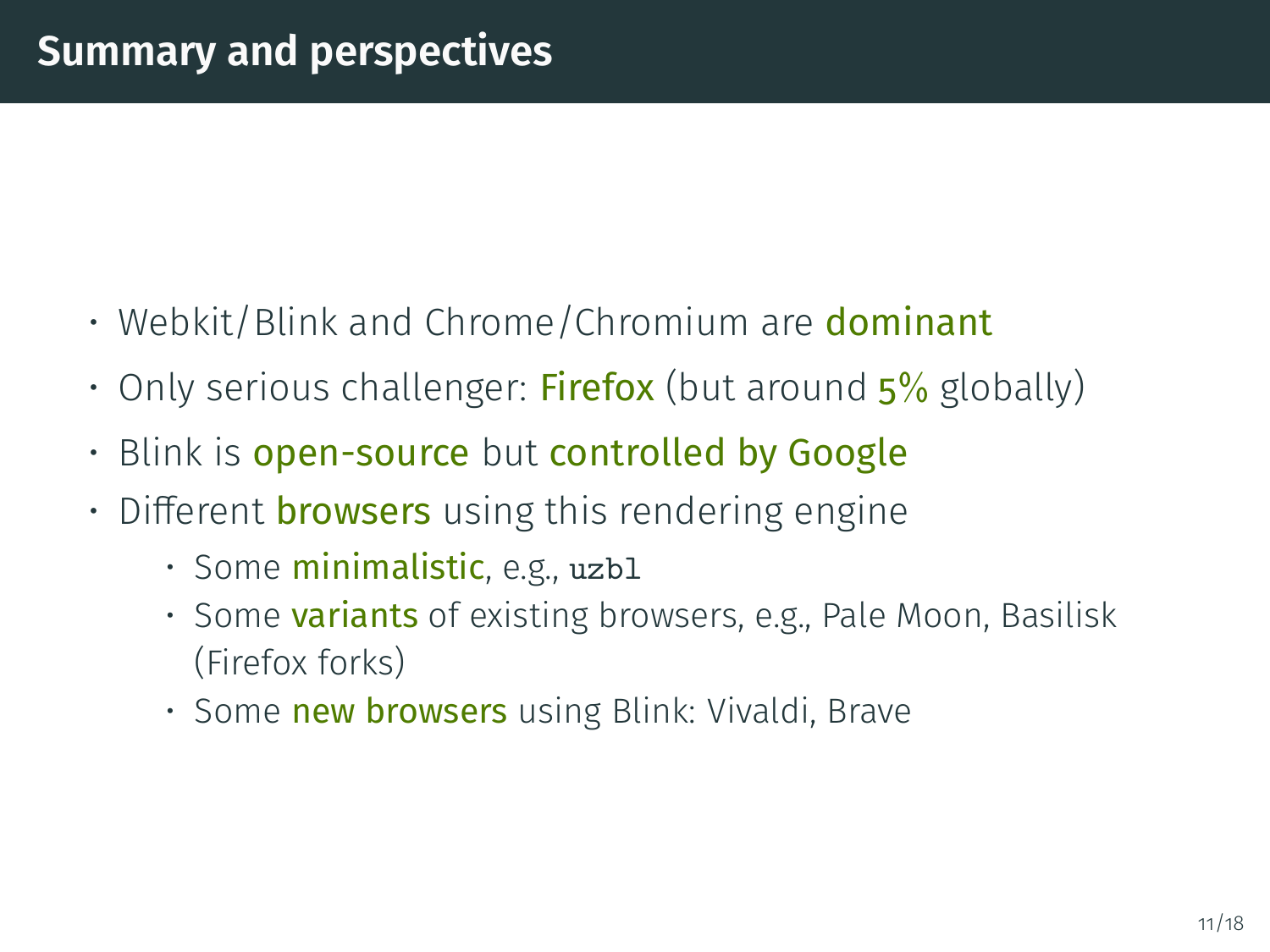- Ecosystem of *extensions*: Chrome Web Store, Mozilla Store
	- Firefox: Mandatory **signing**, and **backward-incompatible** changes

<sup>6</sup> <https://www.statista.com/topics/3201/ad-blocking/>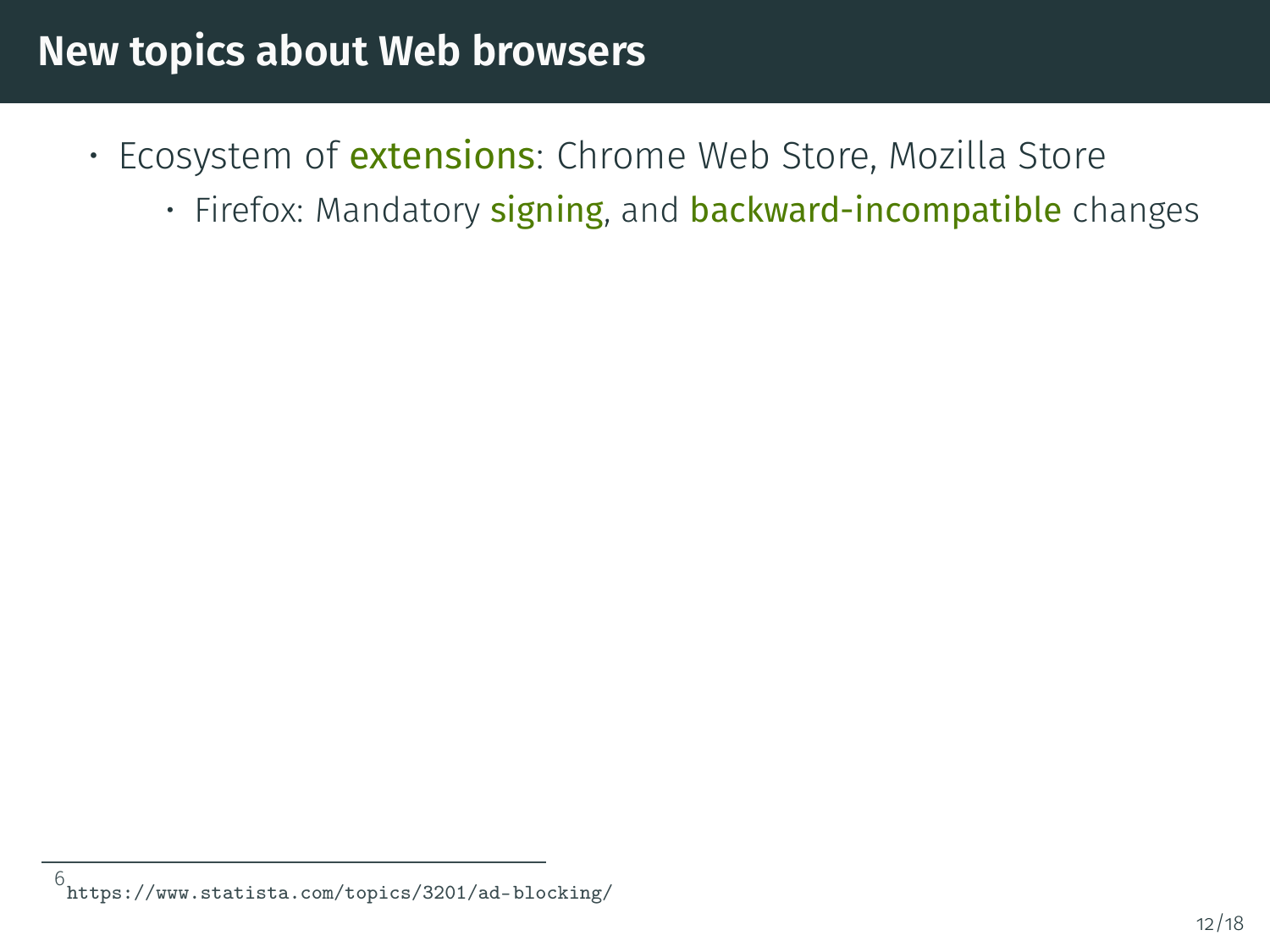- Ecosystem of *extensions*: Chrome Web Store, Mozilla Store
	- Firefox: Mandatory **signing**, and **backward-incompatible** changes
- Ad blocking (27% of users<sup>6</sup>), counter\*-measures
	- uBlock Origin extension, based on Easylist <https://easylist.to/easylist/easylist.txt>
	- More generally, JavaScript blockers, e.g., uMatrix, NoScript, etc.

<sup>6</sup> w.statista.com/topics/3201/ad-blocking/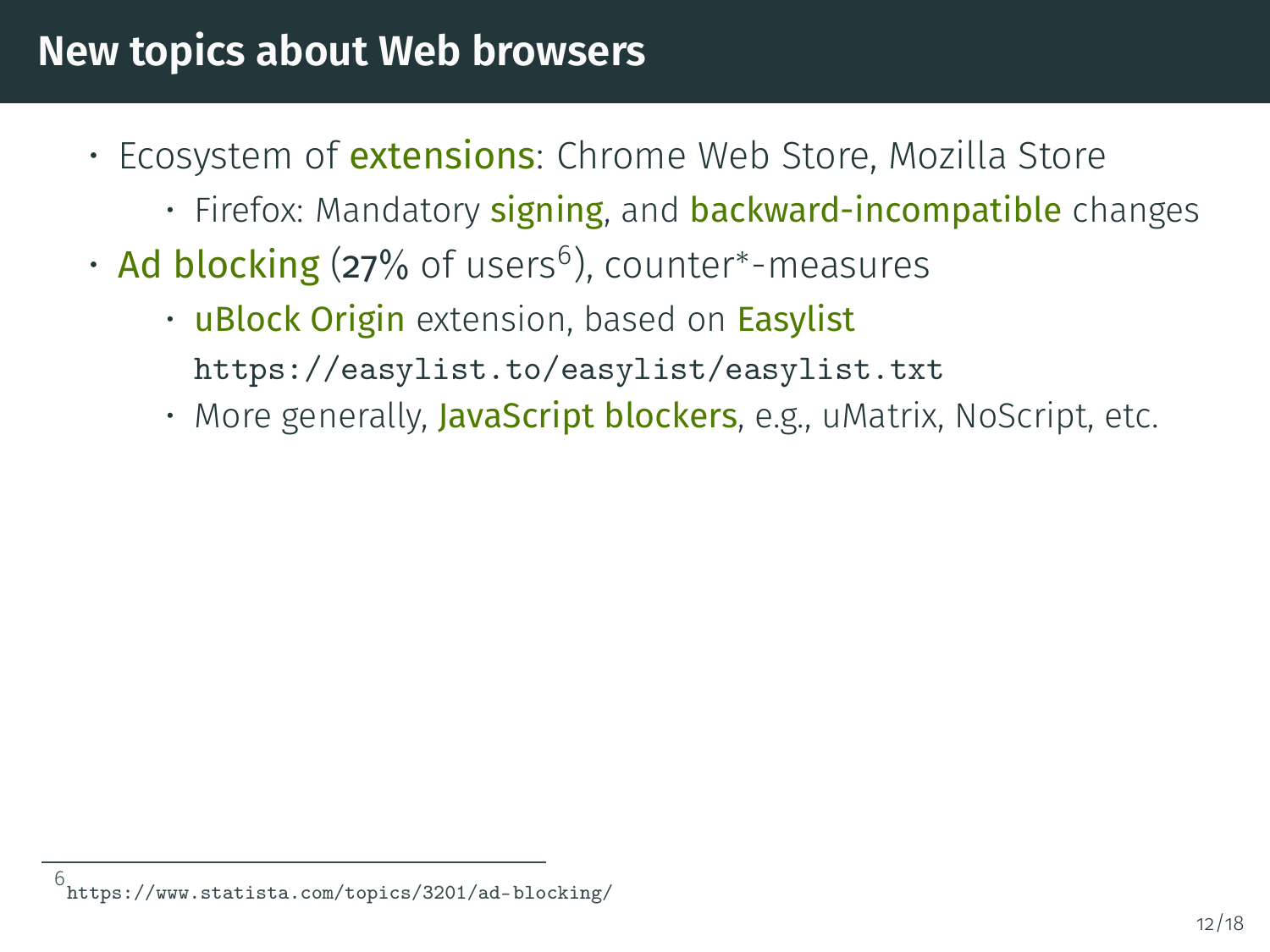- Ecosystem of *extensions*: Chrome Web Store, Mozilla Store
	- Firefox: Mandatory **signing**, and **backward-incompatible** changes
- Ad blocking (27% of users<sup>6</sup>), counter\*-measures
	- uBlock Origin extension, based on Easylist
		- <https://easylist.to/easylist/easylist.txt>
	- More generally, JavaScript blockers, e.g., uMatrix, NoScript, etc.
- Filtering out **bots**: robots exclusion standard, CAPTCHAs
	- reCAPTCHA: now volunteer work for Google

<sup>6</sup> .statista.com/topics/3201/ad-blocking/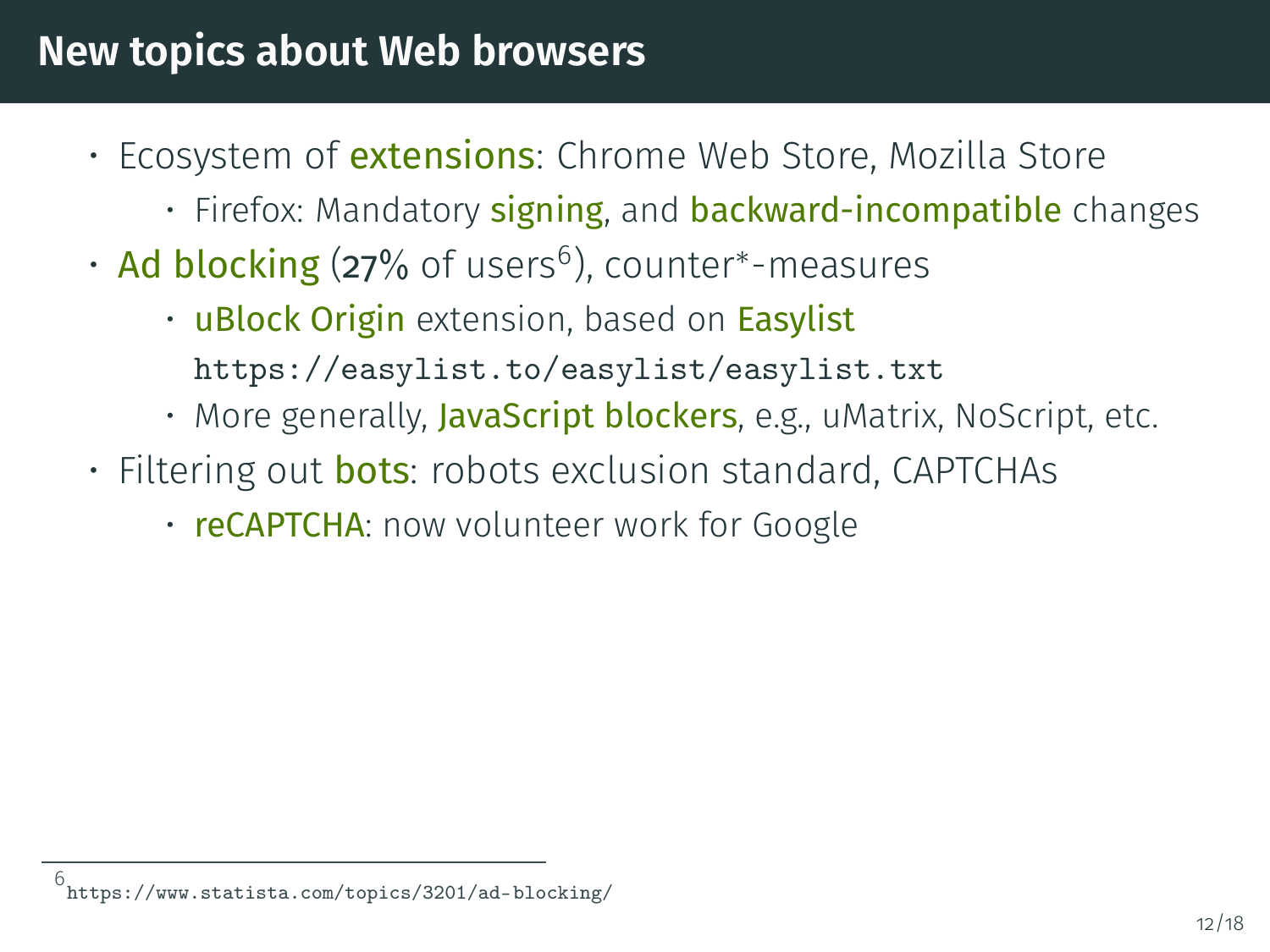- Ecosystem of *extensions*: Chrome Web Store, Mozilla Store
	- Firefox: Mandatory **signing**, and **backward-incompatible** changes
- Ad blocking (27% of users<sup>6</sup>), counter\*-measures
	- uBlock Origin extension, based on Easylist
		- <https://easylist.to/easylist/easylist.txt>
	- More generally, JavaScript blockers, e.g., uMatrix, NoScript, etc.
- Filtering out **bots**: robots exclusion standard, CAPTCHAs
	- reCAPTCHA: now volunteer work for Google
- **Security**: site isolation, one process/site (in Chromium)

<sup>6</sup> .statista.com/topics/3201/ad-blocking/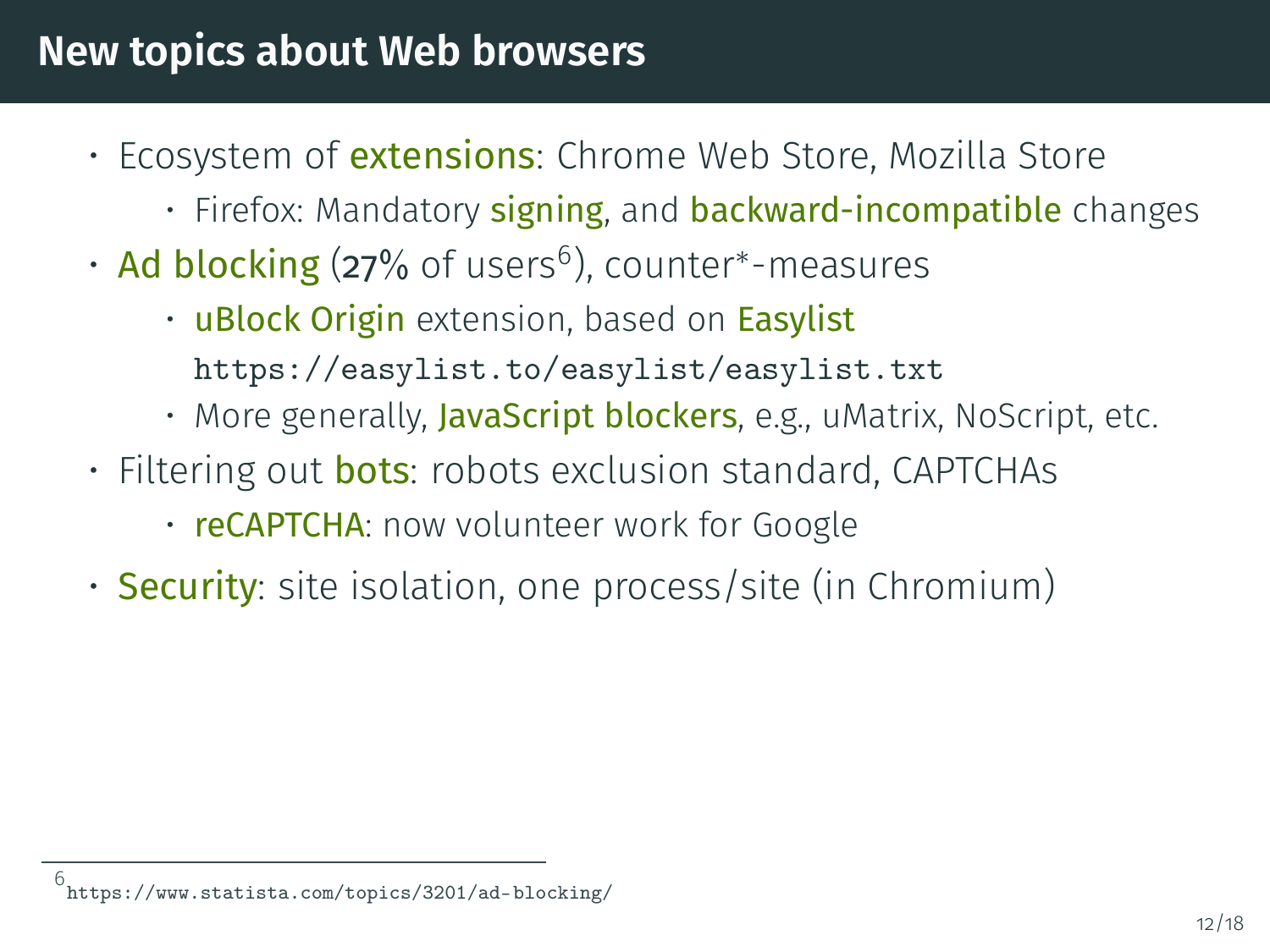- Ecosystem of *extensions*: Chrome Web Store, Mozilla Store
	- Firefox: Mandatory **signing**, and **backward-incompatible** changes
- Ad blocking (27% of users<sup>6</sup>), counter\*-measures
	- uBlock Origin extension, based on Easylist
		- <https://easylist.to/easylist/easylist.txt>
	- More generally, JavaScript blockers, e.g., uMatrix, NoScript, etc.
- Filtering out **bots**: robots exclusion standard, CAPTCHAs
	- reCAPTCHA: now volunteer work for Google
- **Security**: site isolation, one process/site (in Chromium)
- Web browser fingerprinting <https://panopticlick.eff.org/>

<sup>6</sup> .statista.com/topics/3201/ad-blocking/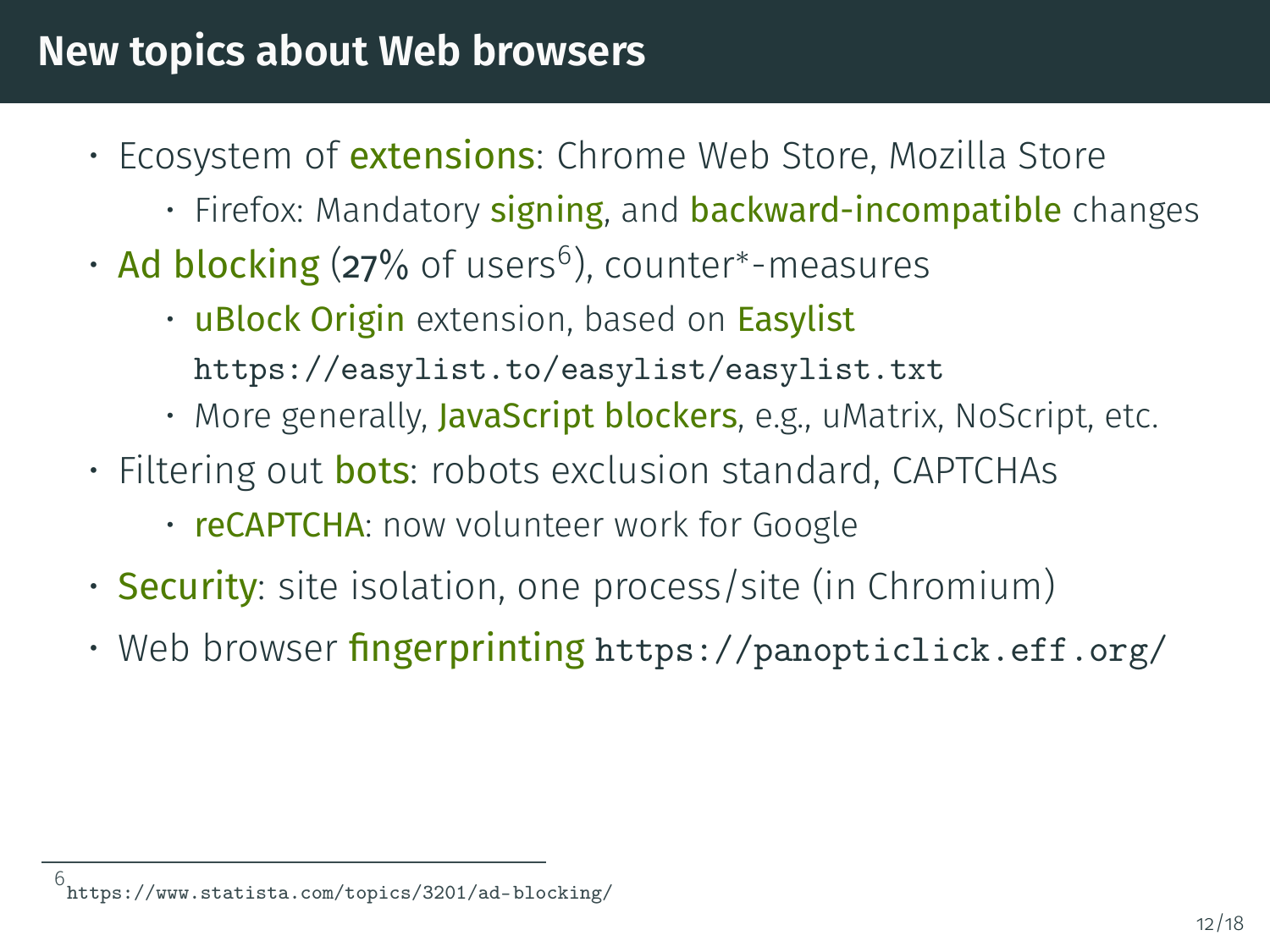- Ecosystem of *extensions*: Chrome Web Store, Mozilla Store
	- Firefox: Mandatory **signing**, and **backward-incompatible** changes
- Ad blocking (27% of users<sup>6</sup>), counter\*-measures
	- uBlock Origin extension, based on Easylist
		- <https://easylist.to/easylist/easylist.txt>
	- More generally, JavaScript blockers, e.g., uMatrix, NoScript, etc.
- Filtering out **bots**: robots exclusion standard, CAPTCHAs
	- reCAPTCHA: now volunteer work for Google
- **Security**: site isolation, one process/site (in Chromium)
- Web browser  $f$ **ingerprinting** <https://panopticlick.eff.org/>
- In-browser cryptocurrency mining: **CoinHive** 
	- $\rightarrow$  around **0.01 \$/day**, vs about **0.10 \$/day** of electricity

<sup>6</sup> .statista.com/topics/3201/ad-blocking/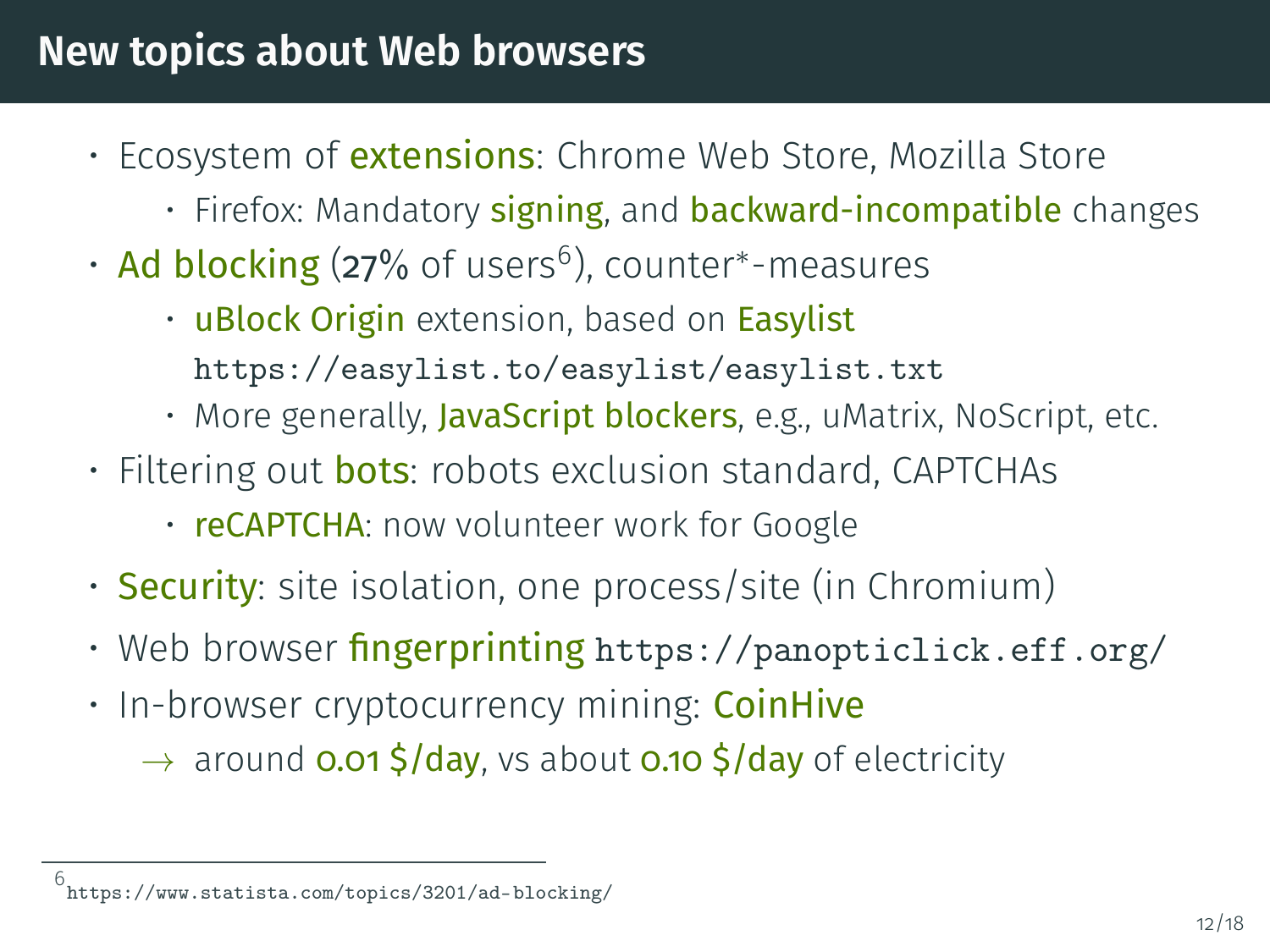- Ecosystem of *extensions*: Chrome Web Store, Mozilla Store
	- Firefox: Mandatory **signing**, and **backward-incompatible** changes
- Ad blocking (27% of users<sup>6</sup>), counter\*-measures
	- uBlock Origin extension, based on Easylist
		- <https://easylist.to/easylist/easylist.txt>
	- More generally, JavaScript blockers, e.g., uMatrix, NoScript, etc.
- Filtering out **bots**: robots exclusion standard, CAPTCHAs
	- reCAPTCHA: now volunteer work for Google
- **Security**: site isolation, one process/site (in Chromium)
- Web browser  $f$ **ingerprinting** <https://panopticlick.eff.org/>
- In-browser cryptocurrency mining: **CoinHive** 
	- $\rightarrow$  around **0.01 \$/day**, vs about **0.10 \$/day** of electricity
- Tor and Tor hidden services

<sup>6</sup> .statista.com/topics/3201/ad-blocking/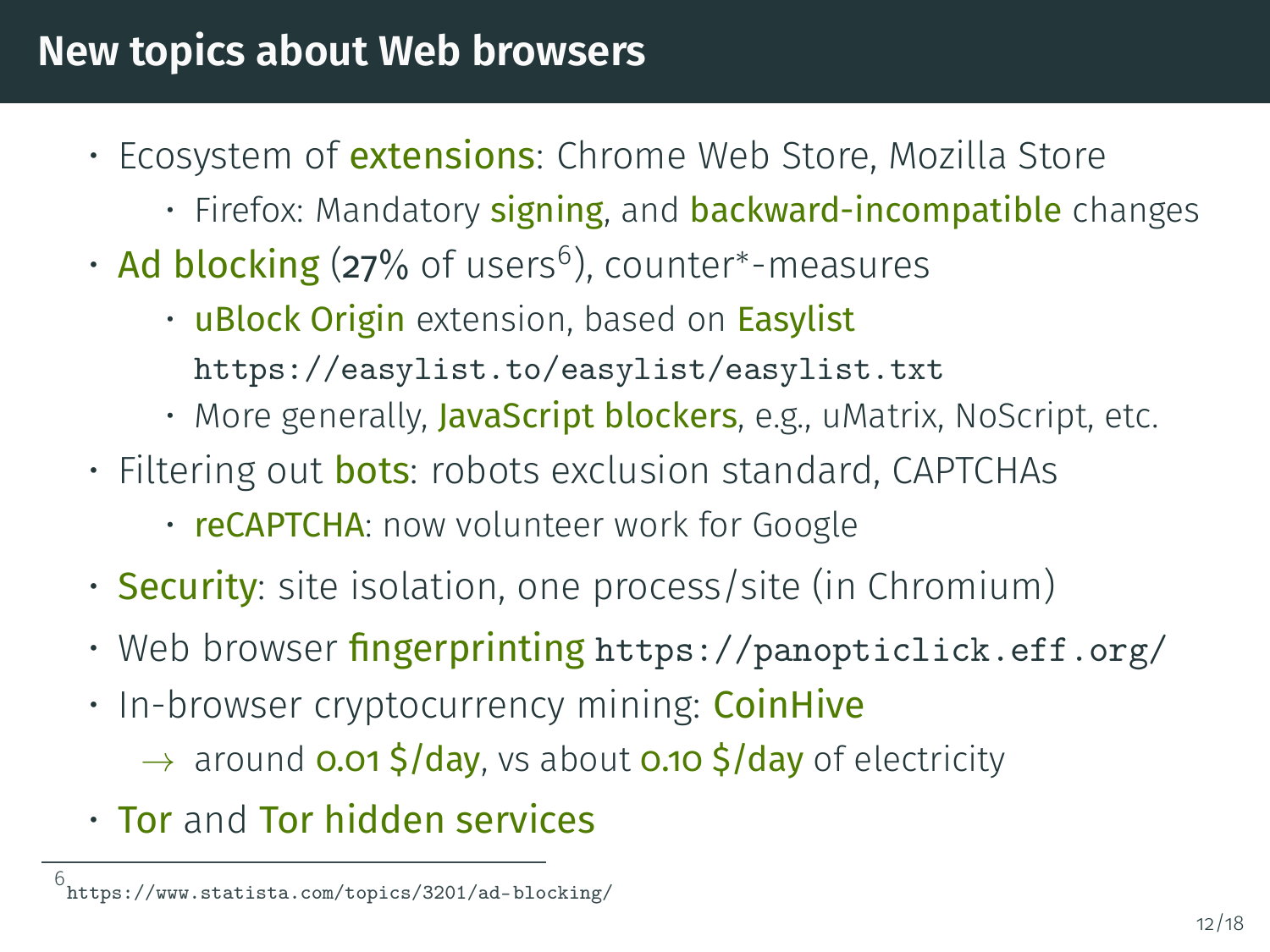<span id="page-21-0"></span>[Introduction](#page-1-0)

[Web browsers](#page-3-0)

[Other Web clients](#page-21-0)

[URLs](#page-24-0)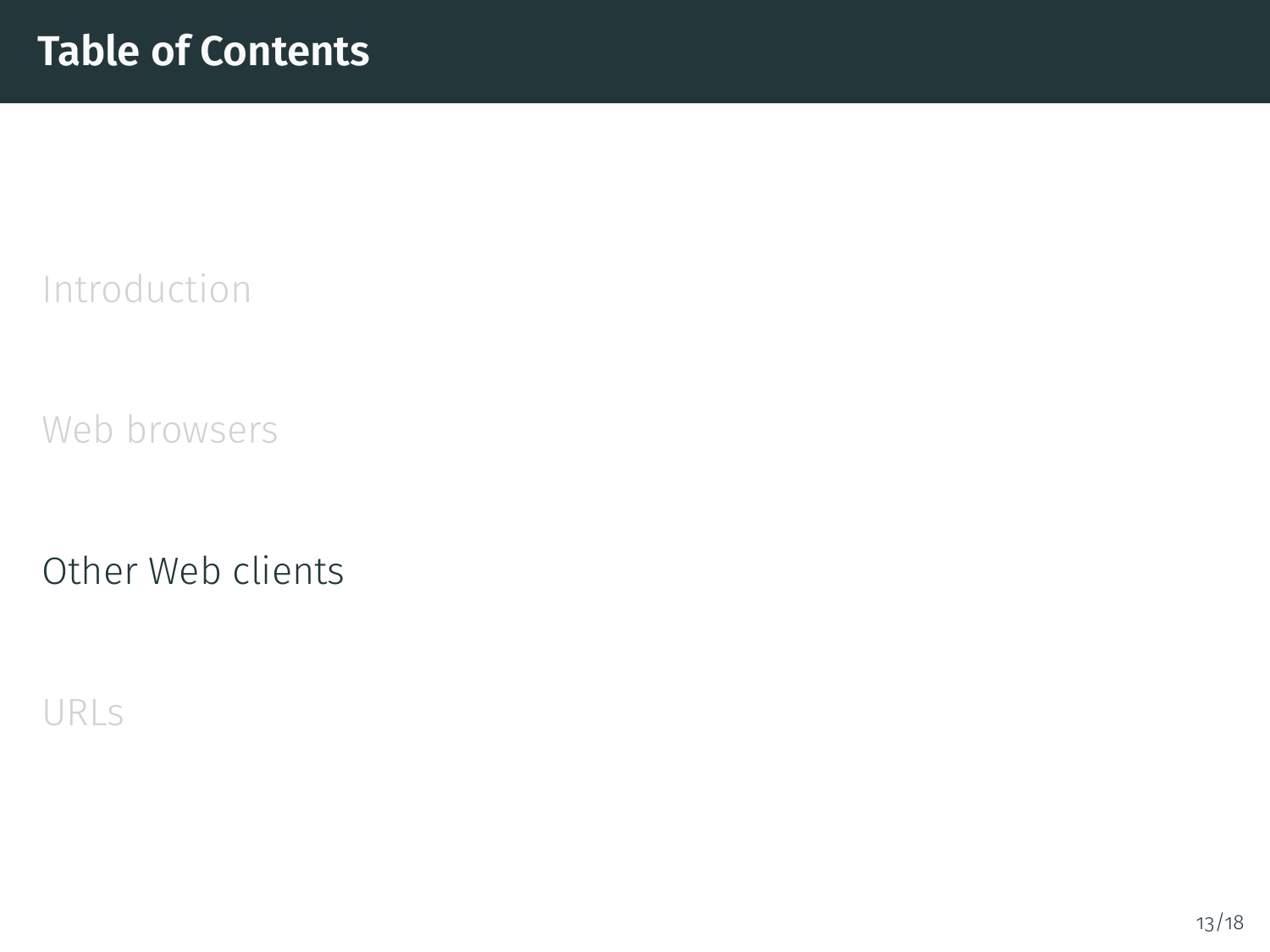#### **Textual Web browsers**

#### sampi:~\$ w3m 'http://en.wikipedia.org' (14:24:59)

<mark>T</mark>élécom ParisTech

#### From Wikipedia, the free encuclopedia

(Redirected from Tel

Jumn to: I

"ENST" redirects here. For the airport with this ICAO airport code, see Sandnessjøen Airport, Stokka.

.<br>Crystal Clear – This article may need to be rewritten entirely to comply with Wikipedia's quality<br>app kedit.svq – standards. You can help. The discussion page may contain suggestions. (May 2009)

Télécom ParisTech

#### Logo telecomparisTech.png

- L'École au coeur de la Société de l'Information Motto
- Established 1878
	- French Grande École Tupe
- 

Admin, staff 340 (2006)

Students 1249 (2006)

Location Paris France

Campus Paris, Sophia Antipolis

1 J Viewing <Télécom ParisTech - Wikipedia, the free encyclopedia>

- lynx (still maintained), w3m, elinks
- Also: **screen readers** for visually impaired users  $14/18$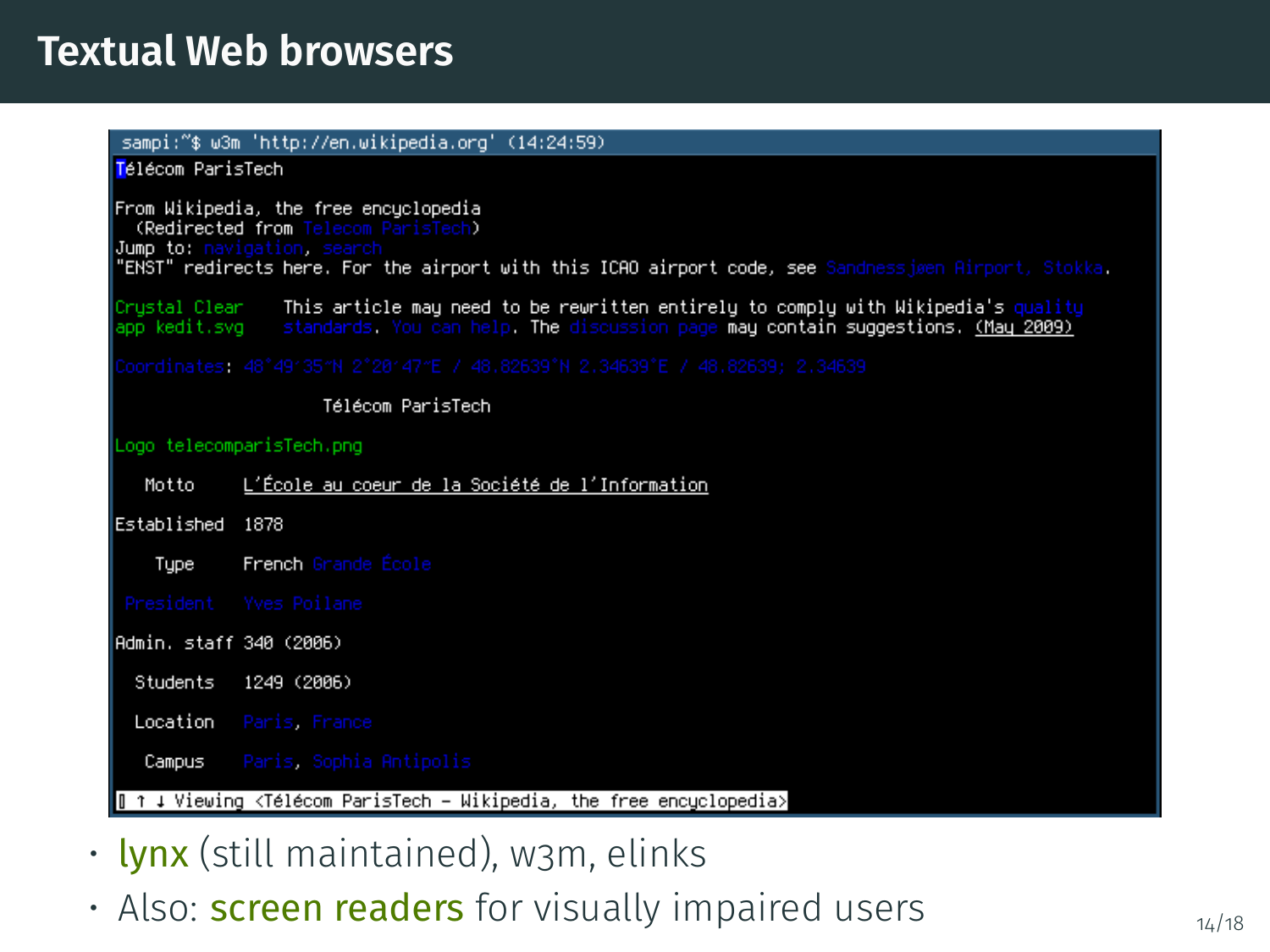Many **automated programs** on the Web:

- Search engine *crawlers*: see Pierre's class
- RSS readers and aggregators
- Email harvesters (spammers)
- API consumers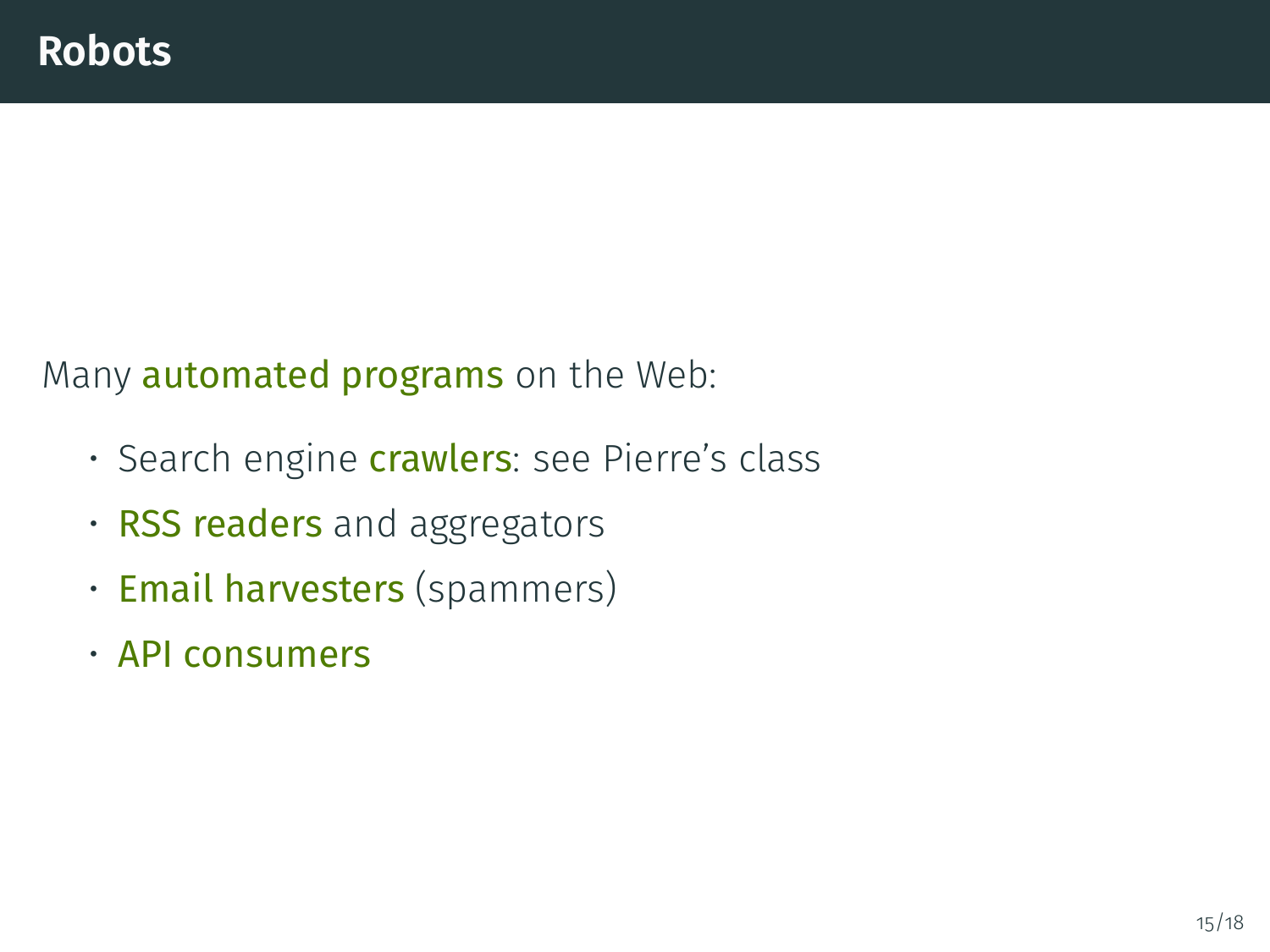<span id="page-24-0"></span>[Introduction](#page-1-0)

[Web browsers](#page-3-0)

[Other Web clients](#page-21-0)

[URLs](#page-24-0)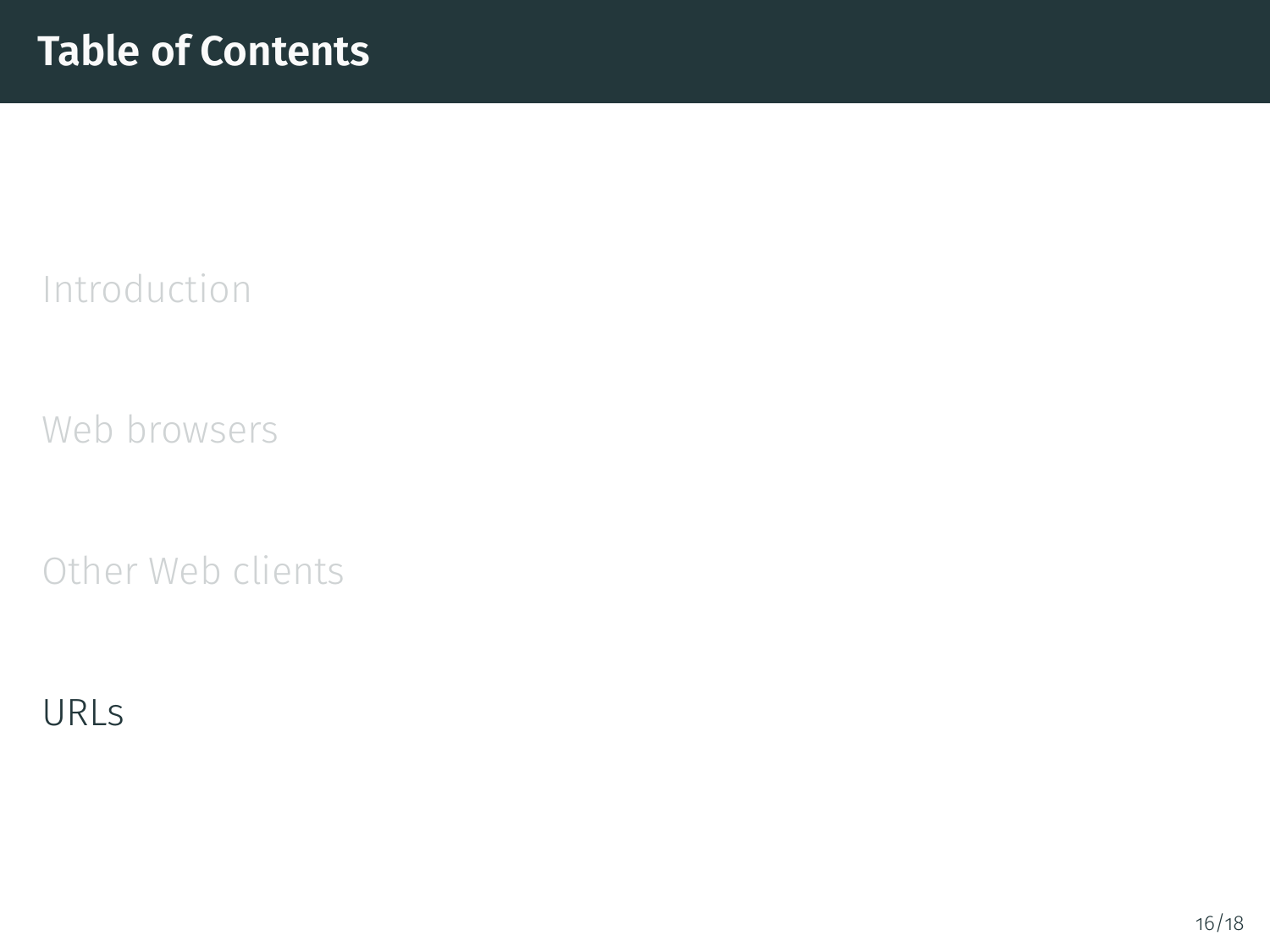• Anatomy of a URL:

https://en.wikipedia.org/wiki/Telecom\_ParisTech#History protocol machine path path fragment

- Uniform Resource Locator
- $\cdot$  Identifies a resource on the Web